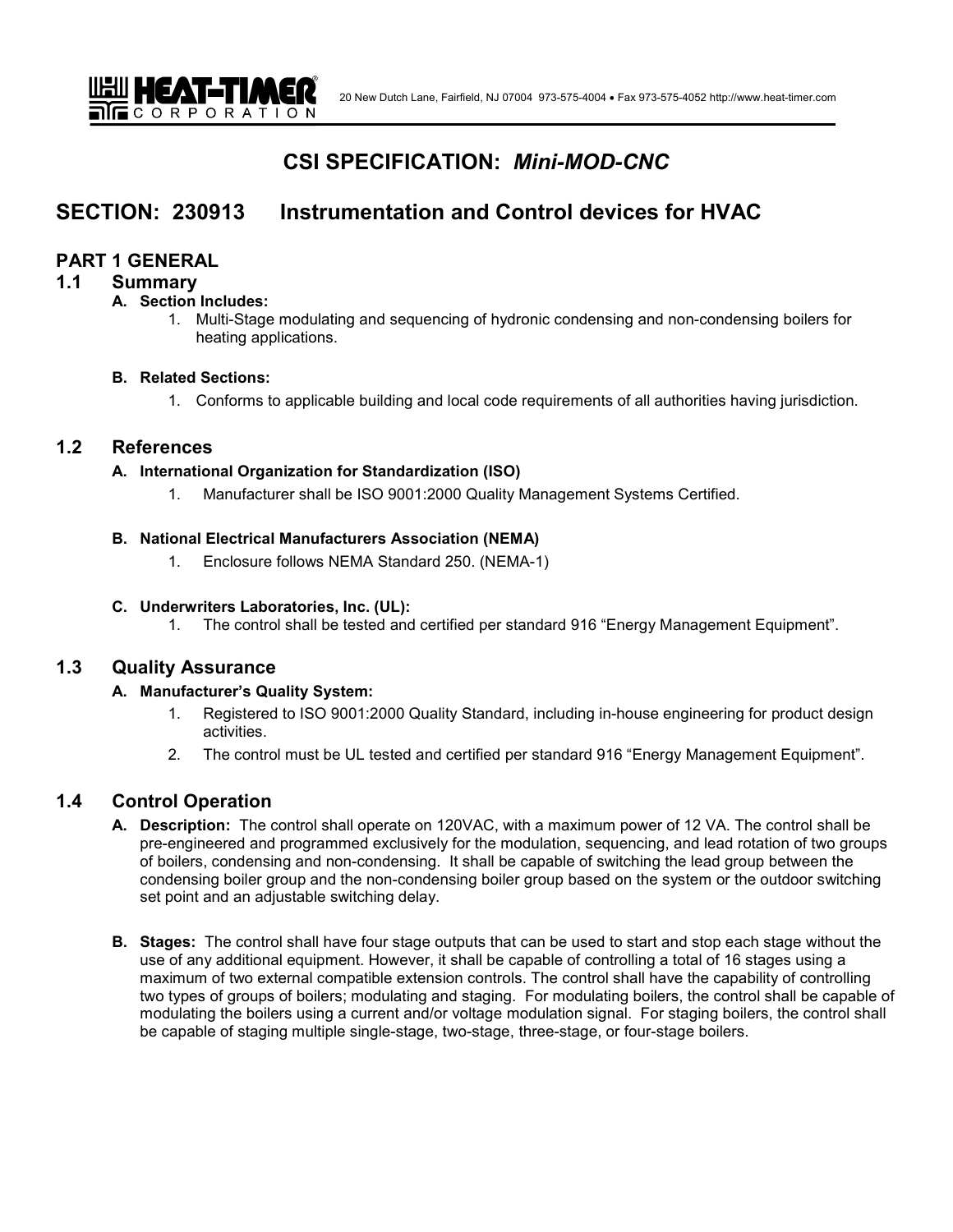## **C. Sequence of Operation:**

- 1. **When heat is required while using the system switching set point to switch the lead group**, the control PID shall activate the system pump output. If the prove input is activated, the control shall check the system temperature. If the system temperature is above the system switching set point, the control shall set the lead group to the non-condensing group and shall start its lead boiler to satisfy the heating load. If the system temperature was at or below system switching set point, the control shall set the lead group to the condensing group and shall start its lead boiler to satisfy the heating load. If during the lead group operation, the system temperature changed to allow for the second group to be the lead, the control shall hold the current lead group for an adjustable switching delay before changing the lead group.
- 2. **When heat is required while using the outdoor switching set point to switch the lead group**, the control PID shall activate the system pump output. If the prove input is activated, the control shall check the outdoor temperature. If the outdoor temperature is above the outdoor switching set point, the control shall set the lead group to the condensing group and shall start its lead boiler to satisfy the heating load. If the outdoor temperature was at or below outdoor switching set point, the control shall set the lead group to the non-condensing group and shall start its lead boiler to satisfy the heating load. If during the lead group operation, the outdoor temperature changed to allow for the second group to be the lead, the control shall hold the current lead group for an adjustable switching delay before changing the lead group.
- 3. **Using the lag group as a Backup:** The control shall offer a setting that will allow the lag group boilers to turn on in addition to the lead group boilers when the lead group's full capacity cannot satisfy the heating load.
- 4. **Modulating boilers sequence of operation:** When heat is required, the control PID shall activate the lead boiler in the lead group and start its purge delay followed by the initiation of modulation at the Ignition Percent. When additional heat is needed, the control shall start to increase modulation until the Modulation Start percent has been reached. That shall be followed by the initiation of the lag boiler purge. The lag boiler shall remain at the Ignition percent and the lead boiler shall resume its modulation until it reaches full fire (100% modulation). Any requirements for additional output shall trigger the control to increase the lag boiler modulation. When the control PID requires reduced output, the control shall reduce the modulation of the lag boiler until it reaches its Ignition percent. That shall be followed by the reduction of modulation of the lead boiler until it reaches 40% percent of the Modulation Start percent at which the lag boiler shall turn off.
- 5. **Sequencing boilers sequence of operation:** When heat is required, the control PID shall activate the lead boiler in the lead group and start its purge delay and energize its lowest firing stage. When additional heat is needed, the control shall not energize the lag stage except after the lead stage has been on for at least a full Reaction Time. This shall apply to all the stages regardless of the boilers they are part of. When less output is required, the control shall de-energize the last stage turned on only after it has been on for at least the Minimum Runtime. No additional stages shall turn off unless the previous stage has been turned off for at least the full Minimum Runtime.

## **D. Features:**

- 1. **Operate a Condensing and a Non-Condensing Boiler Groups**: The control shall be capable of switching the lead boiler group between a condensing and a non-condensing boiler groups based on either the outdoor temperature or the system/return water temperature to achieve the maximum system operating efficiency.
- 2. **Modulating and Staging Boiler Groups**: The control shall be capable of operating two groups of boilers. Each group shall be of the modulating or staging type. The control shall have a set of independent settings for each group.
- 3. **Outdoor Reset**: The control shall provide an integral outdoor reset adjustment that changes the system target set point based on the outdoor temperature. All outdoor reset curve parameters shall be field adjustable.
- 4. **Modulating Boilers Ignition Percent and Modulation Start Percent:** For each of the modulating boiler groups, the control shall have a Gain setting to adjust the PID rate of modulation change. For each individual modulating boiler, the control shall have an Ignition Percent and a Modulation Start Percent.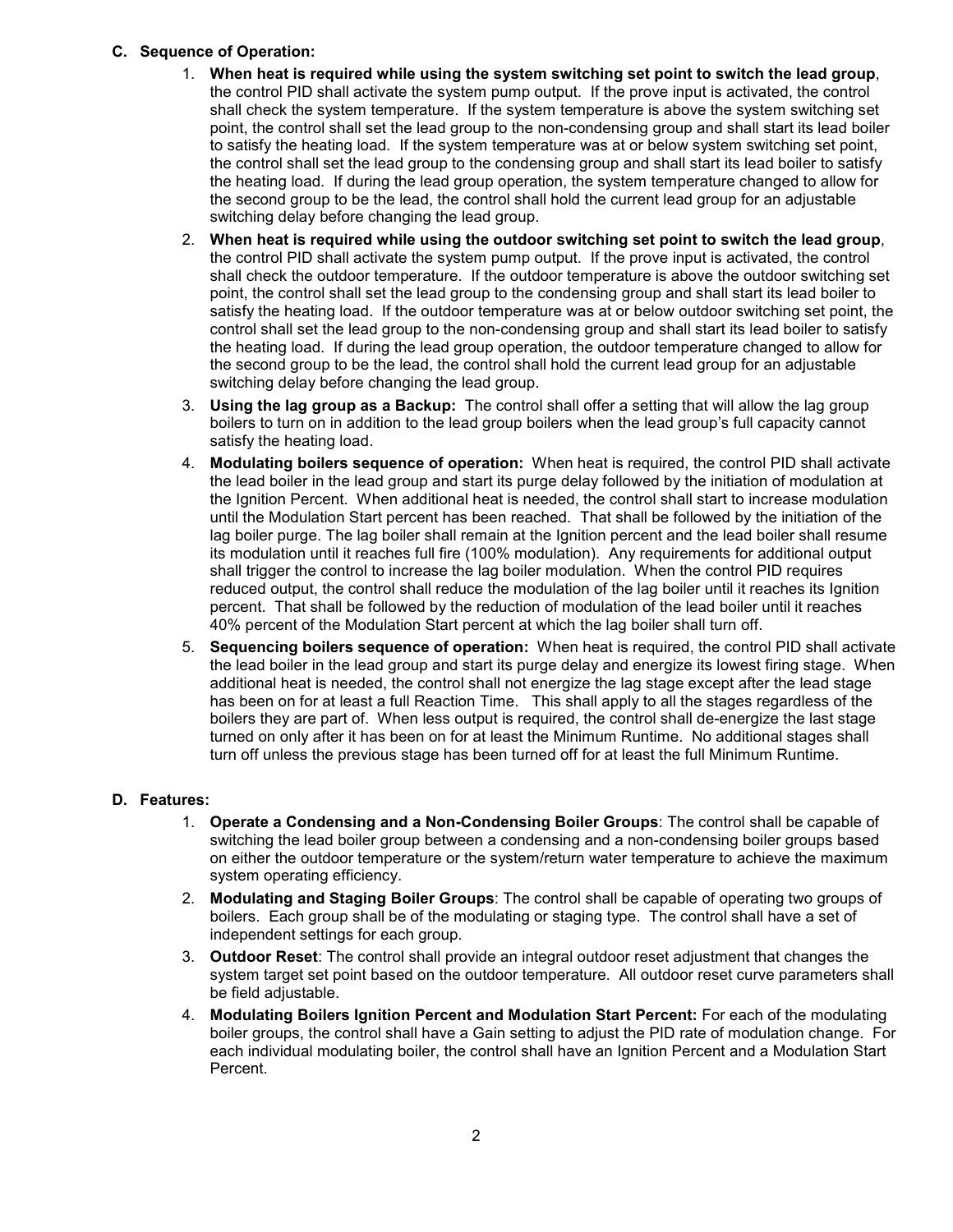- 5. **Staging Boilers Reaction Time and Minimum Runtime:** For each of the staging boiler groups, the control shall have a separate Reaction Time and Minimum Runtime setting that adjusts the PID delays required to turn on or off a stage. The control shall utilize the Reaction Time when adding boiler stages. The control shall utilize the Minimum Runtime when turning boiler stages off.
- 6. **Purge Time:** The control shall have an adjustable purge period. This setting shall determine the delay time required for a boiler to start to produce output.
- 7. **Last Stage Hold:** The control shall have an adjustable Last-Stage-Hold setting. This setting shall keep the last boiler at its lowest firing rate for an additional, field adjustable, number of degrees before de-energizing it to reduce the short cycling of the lead boiler during low heat demand periods.
- 8. **Rotation:** The control shall be capable of rotating the lead boiler within each group of boilers either based on an adjustable time period (between 1 hour and 60 days), First-On/First-Off, or Manually.
- 9. **Parallel or Normal Modulation:** The control shall have an option to parallel modulate boilers within the same group where multiple boilers shall increase and decrease their modulation together. The control shall also be capable of modulating boilers normally by increasing or decreasing the modulation of one boiler at a time.
- 10. **Parallel or Normal Sequencing:** The control shall have an option for group parallel sequencing where the control shall start the lower firing stages on all boilers before energizing the higher firing stages. Also, it shall have a normal sequencing mode where it shall bring on the lowest stage of a unit followed by the next higher stage on the same unit. Then when all stages on that unit are energized, it shall do the same to the next unit inline.
- 11. **Memory:** The control shall store all configuration and settings on an EE-Prom. In case of power failure, the control shall retrieve all of its latest settings on the next power up.
- 12. **Display:** The control shall have a graphical display capable of displaying a minimum of five lines by twenty-one characters. The display shall be visible with no ambient light. All control operation information shall be available for display. During times of inactivity, or 5 minutes after the last user entry, the display shall enter default mode. In this mode the control shall display the outdoor temperature, system temperature, and each stage status.
- 13. **Setback Schedule or Remote Setback:** The control shall have a setback setting where it will reduce the target temperature of the system by the setback setting either based on the programmed schedule or using an external setback signal.
- 14. **Boost:** The control shall have the capability of increasing the target system temperature by a specified setting for 30 minutes when switching from setback to normal period to preheat the building to the desired temperature.
- 15. **Domestic Hot Water:** The control shall offer several domestic hot water priority options. It shall have a DHW set point and be capable of accepting a dry-contact DHW call input. During a DHW call, the control shall change the target system temperature to the DHW set point.

#### **E. Inputs:**

- 1. **Outdoor Temperature:** The control shall be capable of accepting a Heat-Timer thermistor type sensor to be used to read the current outdoor temperature. It shall be placed on the north side of the building at least 10 Ft. above the ground.
- 2. **System Temperature:** The control shall be capable of accepting a Heat-Timer thermistor type sensor to be used to read the current system temperature. It shall be placed on the system water pipe supply or return to measure the circulating water temperature.
- 3. **Domestic Hot Water dry-contact Call:** The control shall be capable of accepting a dry-contact input to be used as a domestic hot water call. This shall be the input from a domestic hot water tank aquastat connection.
- 4. **External Shutdown (Opened for normal operation):** The control shall be capable of accepting a dry-contact shutdown input. This shall prevent any heat call from activating the boilers. However, a DHW shall be capable of starting the boilers.
- 5. **Thermostat Input (Closed for normal operation):** The control shall be capable of accepting a dry-contact Thermostat input. This shall prevent any stage from being activated when the contact is opened.